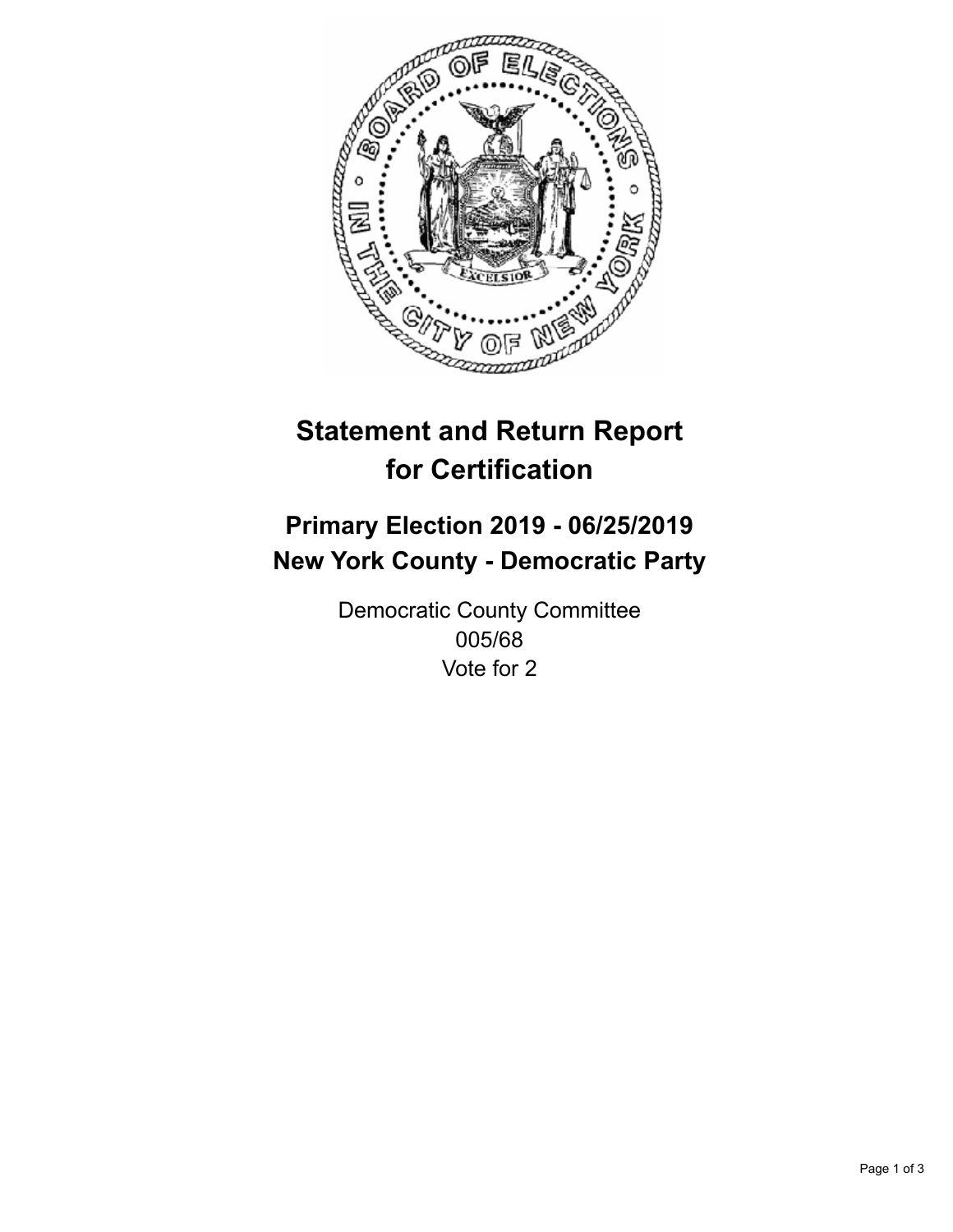

## **Assembly District 68**

| <b>PUBLIC COUNTER</b>                                    | 13 |
|----------------------------------------------------------|----|
| <b>MANUALLY COUNTED EMERGENCY</b>                        | 0  |
| ABSENTEE / MILITARY                                      |    |
| AFFIDAVIT                                                | 0  |
| <b>Total Ballots</b>                                     | 14 |
| Less - Inapplicable Federal/Special Presidential Ballots | 0  |
| <b>Total Applicable Ballots</b>                          | 14 |
| MAHMUDA AKTAR CHOUDHURY                                  | 8  |
| <b>BRICE PEYRE</b>                                       | 6  |
| EDWARD FRANCO                                            | 10 |
| <b>Total Votes</b>                                       | 24 |
| Unrecorded                                               | 4  |